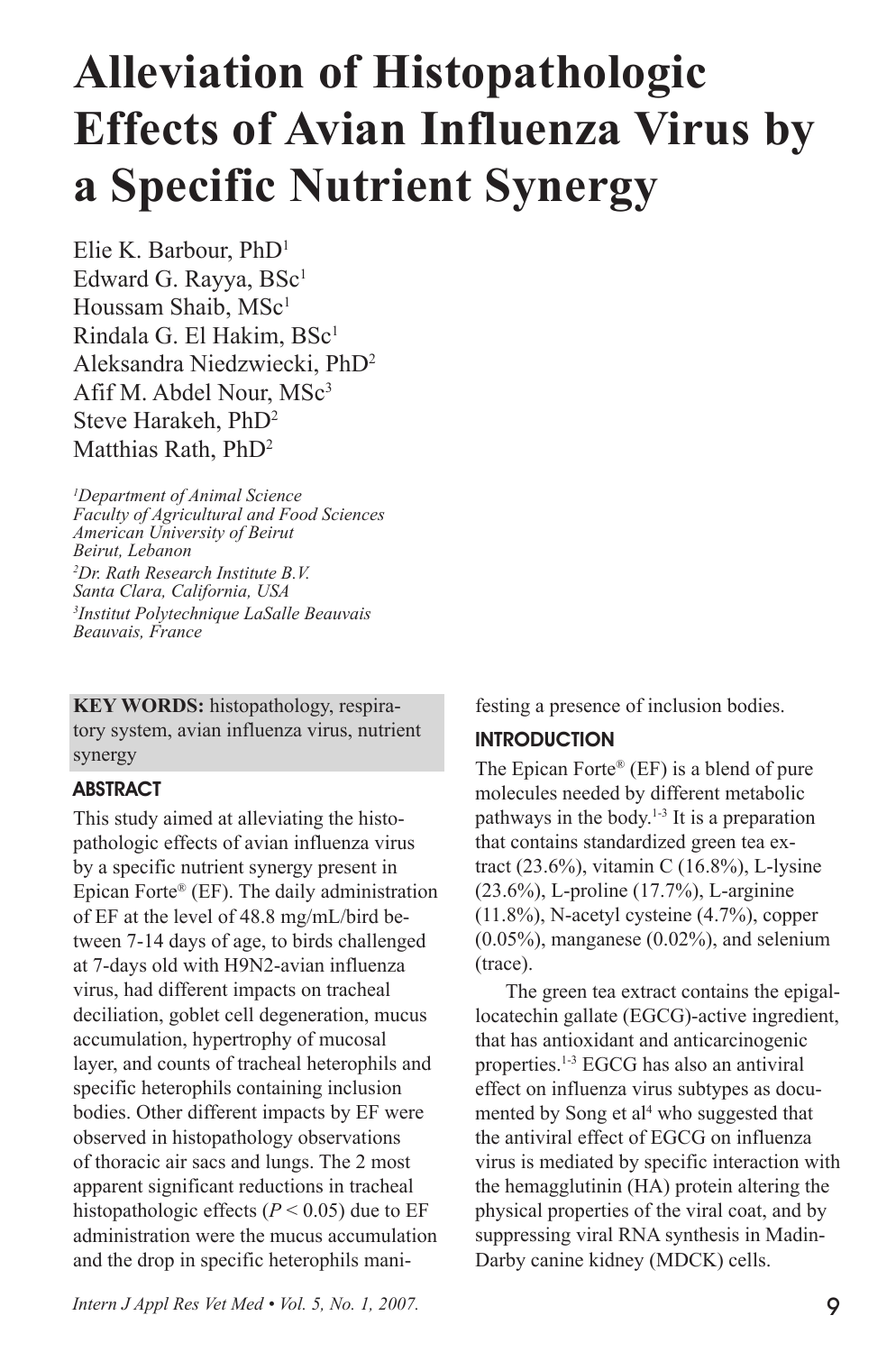Vitamin C is a strong antioxidant playing an important role in stabilizing the connective tissue by supporting collagen production.5 Vitamin C is also known to have an antiviral effect on influenza virus as demonstrated by Gorton and Jarvis<sup>6</sup> who found that mega-doses of vitamin C had an 85% prevention and relief rate of cold and flu symptoms in students 18 to 30 years of age. Vitamin C in combination with vitamin E has stronger effects on reduction of influenza virus infectivity probably through vitamin C's repairing effect on vitamin E's tocopheroxyl compound.7

The antioxidant properties of EGCG and vitamin C could play an important role in the antiviral effect against influenza virus. In fact, Hennet et al 8 demonstrated that oxidant-treated anti-protease is unable to prevent trypsin from cleaving the hemagglutinin protein (HA0) to HA1/HA2, resulting in a 10,000-fold increase in infectious influenza virus. As a protective effect, anti-proteases are present on the surface of alveoli and are inactivated by reactive oxygen species (ROS); consequently, the use of an antioxidant would be of primary importance to reactivate anti-protease to prevent influenza viral infections.<sup>9,10</sup>

Lysine, proline, and arginine showed anticarcinogenic effects along with vitamin C and EGCG against fibrosarcoma cells H7-1080,3 human breast cancer lines MDA-MB-231 and MCF-7 $,2$  and against human prostate cancer.<sup>1</sup> However, literature citation of the antiviral effect of amino acids supplementation in diets is still meager. N-acetyl cysteine significantly decreased the mortality in influenza-infected mice.<sup>11</sup> A combination of N-acetyl cysteine with ribavirin had a synergistic effect in protection against lethal influenza viral infection in mouse.<sup>12</sup>

Beauman<sup>13</sup> reported that L-lysine could be an alternative therapy against genital herpes, while Orzechowska et al<sup>14</sup> observed that the addition of proline-rich polypeptide to resident peritoneal cells from female mice infected with vesicular stomatitis virus inhibits the viral replication and drops its titer by 4 units on the logarithmic scale.

The effect against influenza virus was also shown by elements present in EF such as selenium and copper. In fact, selenium deficiency increases the pathogenicity of influenza virus infection in mice.15 The increased oxidative stress due to influenza virus infection in selenium deficient mice leads to an increased NF-κB expression leading to an enhanced type 2 helper T-cell response, which results in increased lung inflammation; however, mice with adequate selenium intake showed a type 1 helper Tcell response after an influenza virus infection, leading to lower pathogenicity effect. Copper manifested an anti-influenza A effect through inhibition of the proton translocation machinery in M2 protein of this virus.16 Moreover, according to Nagayama,<sup>17</sup> cloth dyed with a combination of gentiane-violet and copper showed a significant antiviral activity against influenza A virus.

The purpose of this study is to determine the impact of EF on alleviation of tracheal, thoracic air sac, and lung histopathologic lesions caused by a controlled challenge of H9N2-avian influenza virus (AIV).

#### MATERIALS AND METHODS

#### **Birds**

Sixty meat-type 1-day-old chicks were divided into 3 groups of 20 birds/group. Each group was reared in a separate isolation room, with similar environmental conditions, same availability of feeders and drinkers, and offered feed and drinking water ad libitum according to the National Research Council requirements.<sup>18</sup>

#### **Avian Influenza Challenge and EF Treatment**

Birds in the 3 groups were reared similarly until the age of 6 days. Each bird in groups 2 and 3 received at 7 days of age a similar challenge of H9N2-AIV. Briefly, each bird received intraesophageally a volume of 0.5 mL of chick embryo allontoic fluid containing 2 HA units of the virus, equivalent to around 2.0×107 H9N2 viable viral particles of the virus. Birds of group 1 were left without challenge or treatment (controls).

10 *Intern J Appl Res Vet Med • Vol. 5, No. 1, 2007.*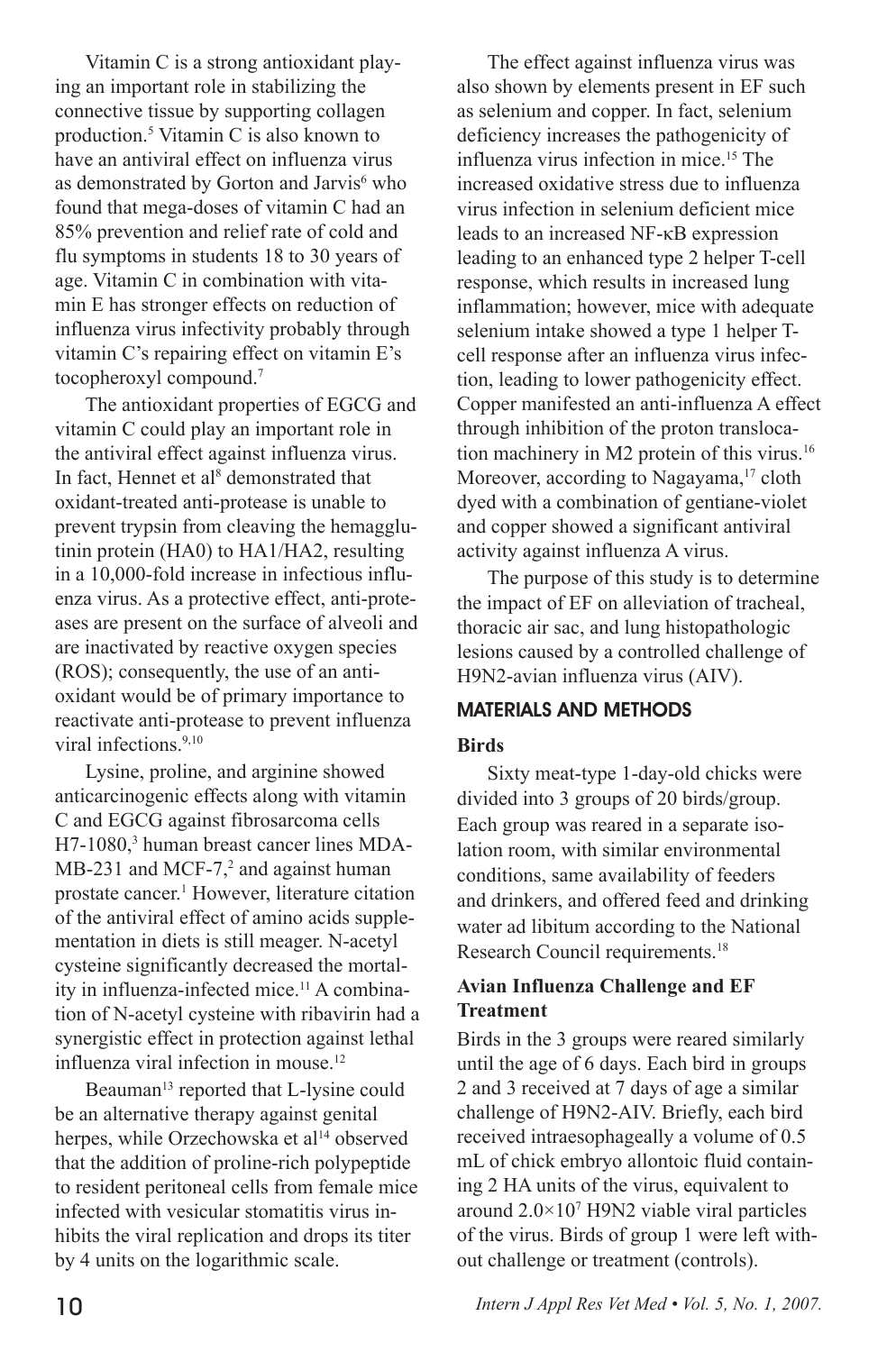Birds of group 3 were the only ones that received treatment with EF, on a daily basis, between the age of 7-14 days, and in a volume of 1 mL/bird administered intraesophageally. The dosing of EF was set at 48.8 mg/mL/bird/day.

#### **Protection Against AIV**

Microscopic lesions were observed at 14 days of age and in 3 organs of each bird, namely the trachea, thoracic air sac, and lung. Briefly, each survived bird was sacrificed at 14 days of age by  $CO_2$  asphyxiation. Each of the 3 organs was sampled aseptically and kept in 10% formalin-supplemented phosphate-buffered saline. All collected organs were forwarded to the Immuno-Histochemistry Department at the American University Hospital in Beirut, Lebanon. Four histologic sections were cut randomly from each trachea and lung, while 3 sections were prepared of each air sac. The sections were fixed on charged microscopic slides, followed by  $H\&E$  staining procedure.<sup>19</sup>

Each of the 4 sections of a tracheal organ was observed at 3 fields located at 4, 8, and 12 o'clock positions using a microscopemagnification of 400×, resulting in observation of 3 fields/section  $\times$  4 sections/trachea = 12 fields/trachea/bird. Presence of lesions in the 12 fields was added for each bird to allow calculating the average presence of the lesion per group or treatment. The observed microscopic lesions of the trachea included deciliation, goblet cell degeneration, mucus accumulation, hypertrophy of mucosal layer, and heterophil count. An additional observation was recorded at a magnification of 1000× searching for the presence of inclusion bodies inside each encountered heterophil in the 12 fields/trachea/bird.

Each of the 3 sections of the thoracic air sac or lung was observed at 3 randomly chosen fields and at a magnification of 400× recording hypertrophy of mucosal layer in air sacs, mucosal exudates accumulation in lung air ducts, and heterophil count in both. The observation and counting of heterophils containing inclusion bodies was accomplished at a magnification of 1000×. Thus,

the cumulative recording of each observation in air sac or lung was obtained from 3 fields/section  $\times$  3 sections/air sac or lung = 9 fields/air sac or lung/bird.

### **Statistics**

The average of a measured parameter was compared among the 3 groups using the one-way ANOVA. Significant differences in the measured parameter were determined at  $P = 0.05$ . The SPSS v.14 program was used in statistical computing of the data.

## RESULTS AND DISCUSSION

The weighted different histopathologic lesions recorded at 14 days of age in tracheas, thoracic air sacs, and in lungs are shown in Tables 1, 2, and 3 respectively. The histopathologic lesions of the tracheas showed a significant reduction in mucus accumulation and in presence of heterophilic inclusion bodies of EF-treated birds of group 3 in comparison to EF-deprived and H9N2-challenged birds of group 2 ( $P < 0.05$ ) and to control birds of group 1 ( $P < 0.05$ ) (Table 1).

This indicates that the components of EF were effective in clearing the air passage of the trachea from mucus (Figures 1 and 2), and in possible activation of the heterophils, increasing their ability in phagocytosis, and in enzymatic catabolism of the H9N2 particles, which is shown in lower presence of inclusion bodies in these phagocytic cells (Figures 3 and 4).

It is worth noting that there was no difference between EF-treated (group 3) and EF-deprived (group 2) birds in the other observed microscopic histopathologic lesions of trachea namely, deciliation, goblet cell degeneration, hypertrophy of mucosal layer, mucus accumulation, and heterophil count  $(P > 0.05)$  (Table 1); in addition, the control birds were having almost non-presence of any of the 6 histopathologic observations.

The weighted histopathologic lesions in the thoracic air sac of birds in the 3 groups are presented in Table 2.

One out of 3 histopathologic observations, namely the heterophil count in air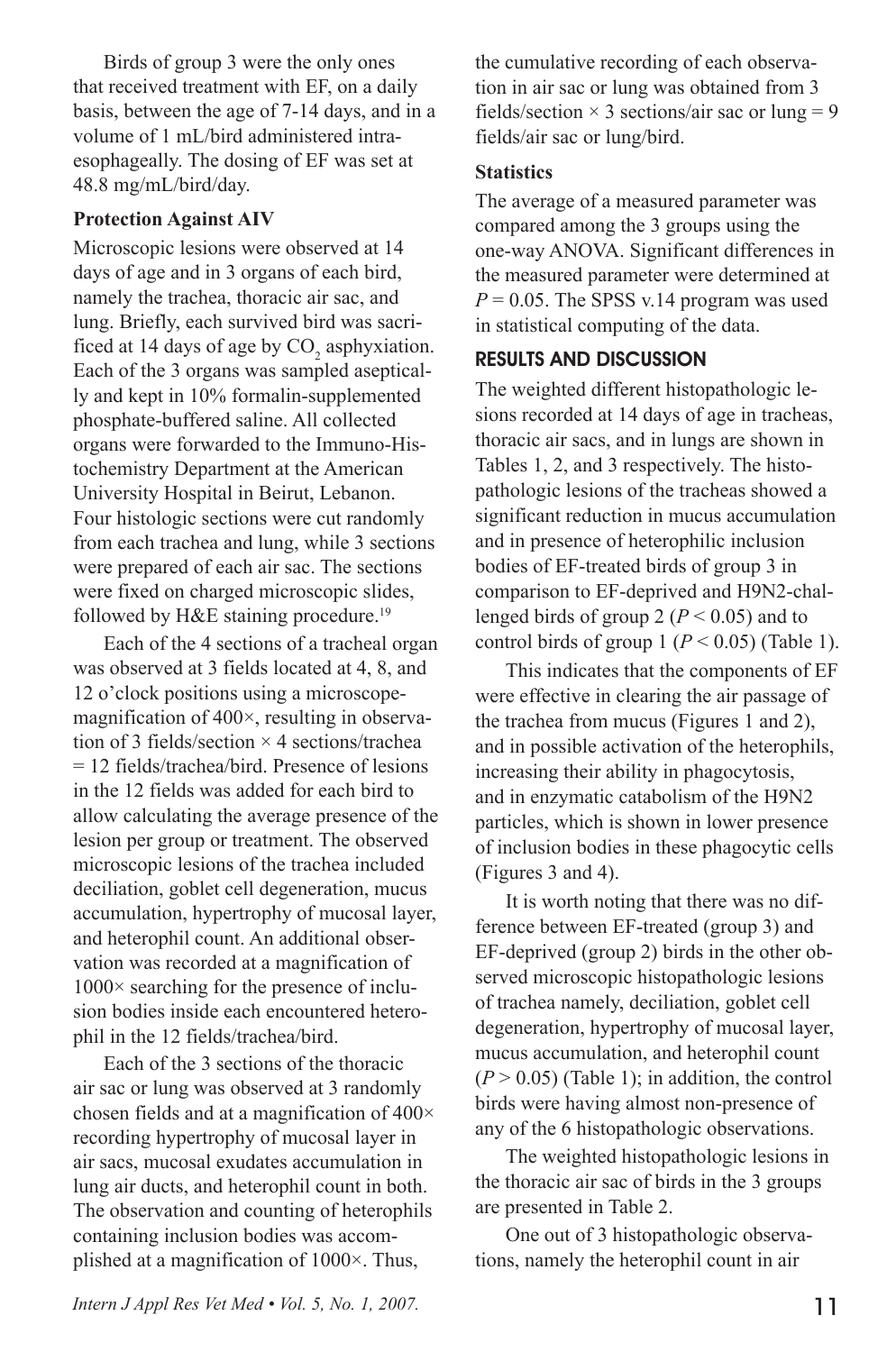Table 1. Average Cumulative Score or Count of Deciliation, Goblet Cell Degeneration, Mucus Accumulation, Hypertrophy of Mucosal Layer, Heterophil, and Inclusion Body-Associated Heterophil in the Trachea of Different Groups of Birds.

|        | Average Cumulative Scores or Counts <sup>†</sup> /Slide/4 Cuts |                                         |                                   |                                    |                    |                                                                      |  |
|--------|----------------------------------------------------------------|-----------------------------------------|-----------------------------------|------------------------------------|--------------------|----------------------------------------------------------------------|--|
|        |                                                                |                                         |                                   |                                    | <b>Counts</b>      |                                                                      |  |
| Group* | Decilia-<br>tion                                               | <b>Goblet Cell</b><br>Degenera-<br>tion | <b>Mucus</b><br>Accumula-<br>tion | Hypertrophy<br>of Mucosal<br>Layer | Heterophil         | <b>Heterophils</b><br><b>With Inclu-</b><br>sion Bodies <sup>#</sup> |  |
|        | 0.47a                                                          | 0.89a                                   | 0.37a                             | 0.00 <sup>a</sup>                  | 0.00 <sup>a</sup>  | 0.00 <sup>a</sup>                                                    |  |
| l 2    | 10.94 <sup>b</sup>                                             | 10.7 <sup>b</sup>                       | 9.88c                             | 9.94 <sup>b</sup>                  | 43.94 <sup>a</sup> | 5.88c                                                                |  |
| l 3    | 10.61 <sup>b</sup>                                             | 10.84 <sup>b</sup>                      | 7.70 <sup>b</sup>                 | 8.92 <sup>b</sup>                  | 32.38 <sup>a</sup> | 2.70 <sup>b</sup>                                                    |  |

\*Birds of group 1 were left without medication and without AIV challenge, group 2 was left without medication and challenged intratracheally with 0.5 mL of 2 HA units of AIV, and group 3 was given EF from 7 to 14 days of age and challenged intratracheally with 0.5 mL of 2 HA units of AIV.

† Average cumulative score or count in 12 tracheal fields (4 cuts × 3 fields/cut).

‡ All observations done at 400× in the designated fields/cut, except when encountering a heterophil, the objective is changed to oilimmersion with magnification of 1000× to detect the presence of heterophilic inclusion bodies (IB). A presence of IB in a heterophil is recorded as 1, and absence as zero. All numbers are added for all cuts and fields to report the number of heterophils containing IB/sample/bird.

a,b,cAverages with different superscripts in a column are significantly different (*P* < 0.05).

Table 2. Average Cumulative Hypertrophy Score of Mucosal Layer, Heterophil, and Inclusion Body-Associated Heterophil Count in the Air Sacs of Different Groups of Birds.

|        | Average Cumulative Score or Count <sup>1</sup> /3 Cuts × 3 Fields |                      |                                |  |  |  |
|--------|-------------------------------------------------------------------|----------------------|--------------------------------|--|--|--|
|        |                                                                   | Count                |                                |  |  |  |
|        | Hypertrophy of                                                    |                      | <b>Heterophils With Inclu-</b> |  |  |  |
| Group* | <b>Mucosal Layer</b>                                              | <b>Heterophil</b>    | sion Bodies <sup>#</sup>       |  |  |  |
|        | 0.37a                                                             | 0.00 <sup>a</sup>    | 0.00 <sup>a</sup>              |  |  |  |
|        | 3.29 <sup>b</sup>                                                 | 44 64 <sup>a,b</sup> | 5.53 <sup>b</sup>              |  |  |  |
|        | 2.46 <sup>b</sup>                                                 | 53.54 <sup>b</sup>   | 6.00 <sup>b</sup>              |  |  |  |

\*Birds of group 1 were left without medication and without AIV challenge, group 2 was left without medication and challenged intratracheally with 0.5 mL of 2 HA units of AIV, and group 3 was given EF from 7 to 14 days of age and challenged intratracheally with 0.5 mL of 2 HA units of AIV.

† Average cumulative score or count in 9 tracheal fields (3 cuts × 3 fields/cut).

‡ All observations done at 400× in the designated fields/cut, except when encountering a heterophil, the objective is changed to oilimmersion with magnification of 1000× to detect the presence of heterophilic inclusion bodies (IB). A presence of IB in a heterophil is recorded as 1, and absence as zero. All numbers are added for all cuts and fields to report the number of heterophils containing IB/sample/bird.

a,b,c<sub>Averages</sub> with different superscripts in a column are significantly different ( $P < 0.05$ ).

Table 3. Average Cumulative Score or Count of Hypertrophy of Mucosal Layer, Heterophil Counts, and Heterophilic Inclusion Body Areas in the Lung in Different Groups of Birds.

|        | Average Cumulative Score or Count <sup>1</sup> /3 Cuts × 3 Fields |                      |                                |  |  |  |
|--------|-------------------------------------------------------------------|----------------------|--------------------------------|--|--|--|
|        |                                                                   | Count                |                                |  |  |  |
|        | <b>Mucosal Exudates in</b>                                        |                      | <b>Heterophils With Inclu-</b> |  |  |  |
| Group* | <b>Air Ducts</b>                                                  | Heterophil           | sion Bodies <sup>#</sup>       |  |  |  |
|        | 0.37a                                                             | 0.00 <sup>a</sup>    | 0.00 <sup>a</sup>              |  |  |  |
|        | 3.29 <sup>b</sup>                                                 | 44 64 <sup>a,b</sup> | 5.53 <sup>b</sup>              |  |  |  |
| 3      | 2.46 <sup>b</sup>                                                 | 53.54 <sup>b</sup>   | 6.00 <sup>b</sup>              |  |  |  |

\*Birds of group 1 were left without medication and without AIV challenge, group 2 was left without medication and challenged intratracheally with 0.5 mL of 2 HA units of AIV, and group 3 was given EF from 7 to 14 days of age and challenged intratracheally with 0.5 mL of 2 HA units of AIV.

† Average cumulative score or count in 9 tracheal fields (3 cuts × 3 fields/cut).

‡ All observations done at 400× in the designated fields/cut, except when encountering a heterophil, the objective is changed to oilimmersion with magnification of 1000× to detect the presence of heterophilic inclusion bodies (IB). A presence of IB in a heterophil is recorded as 1, and absence as zero. All numbers are added for all cuts and fields to report the number of heterophils containing IB/sample/bird.

a,b,c<sub>A</sub>verages with different superscripts in a column are significantly different ( $P < 0.05$ ).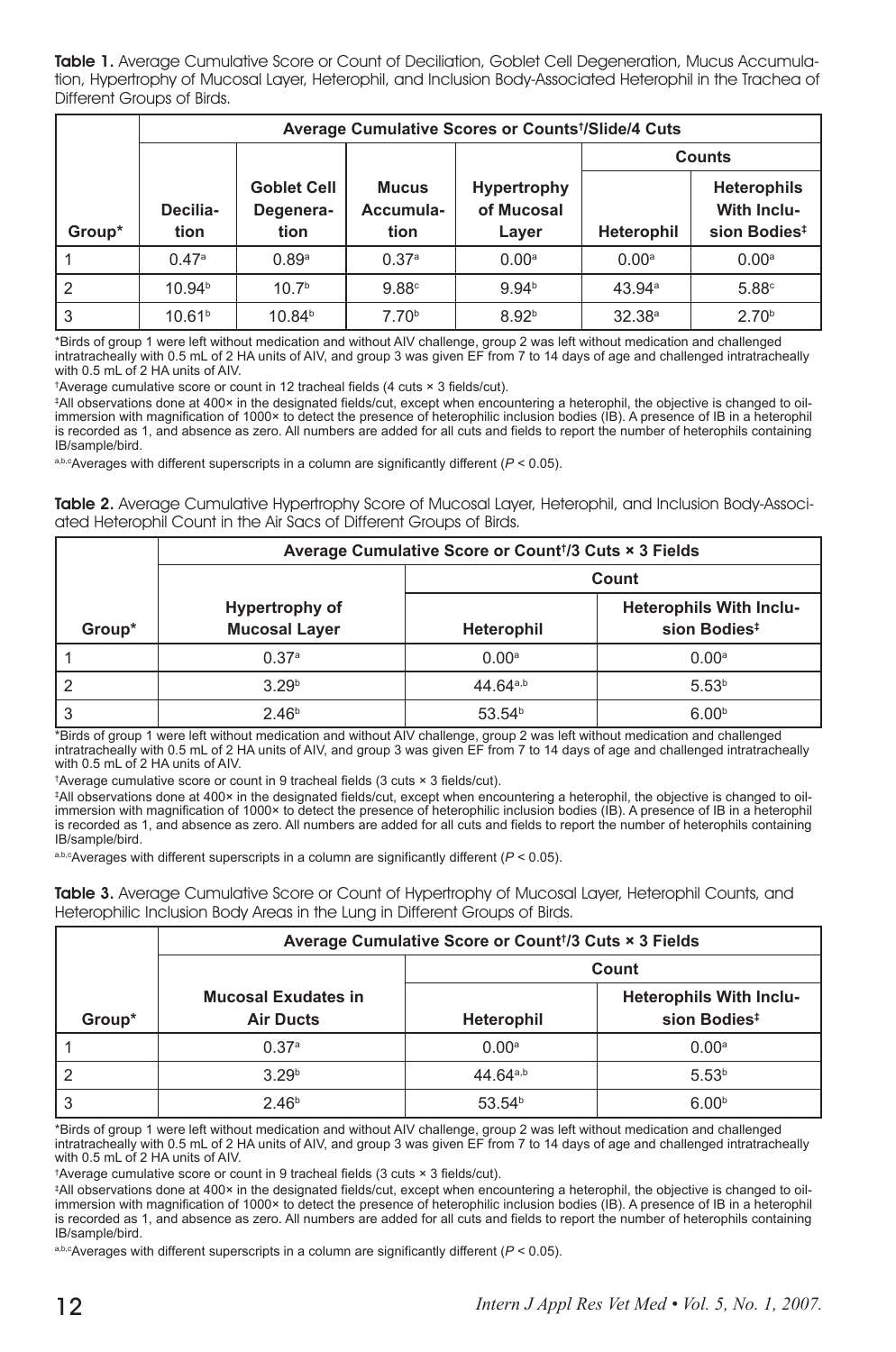Figure 1. Goblet cells degeneration areas and mucus accumulation (arrow head) in the trachea of birds from group 2 challenged with AIV and deprived of EF administration (400×).



Figure 2. Absence of Goblet cell degeneration and mucus accumulation areas in the trachea of birds in the control group  $(400\times)$ .



Figure 3. Fewer heterophilic inclusion bodies (arrow head) in the tracheal mucosal layer of birds from group 3 challenged with AIV and administered EF (1000×).



sac, is worth commenting on: the count was more than double in the EF-treated birds of group 3 in comparison to that of EF-deprived birds of group 2, with a significant higher count in group 3 (Figure 5) in comparison to controls  $(P < 0.05)$  (Figure 6).

Figure 4. Presence of numerous heterophilic inclusion bodies (arrow head) in the tracheal mucosal layer of birds from group 2 challenged with AIV and deprived of EF administration (1000×).



Figure 5. Generous presence of heterophils (arrow head) in the air sac of birds from group 3 challenged with AIV and administered EF (400×).



Figure 6. Absence of heterophils in the air sac of birds in the control groups  $(400\times)$ .



The raise in heterophil counts of EF-deprived and H9N2-challenged birds of group 2 was insignificantly different than that of the control  $(P > 0.05)$ . This observation shows that the components of EF had the ability to increase the chemotactic ability of phagocytic heterophils towards the thoracic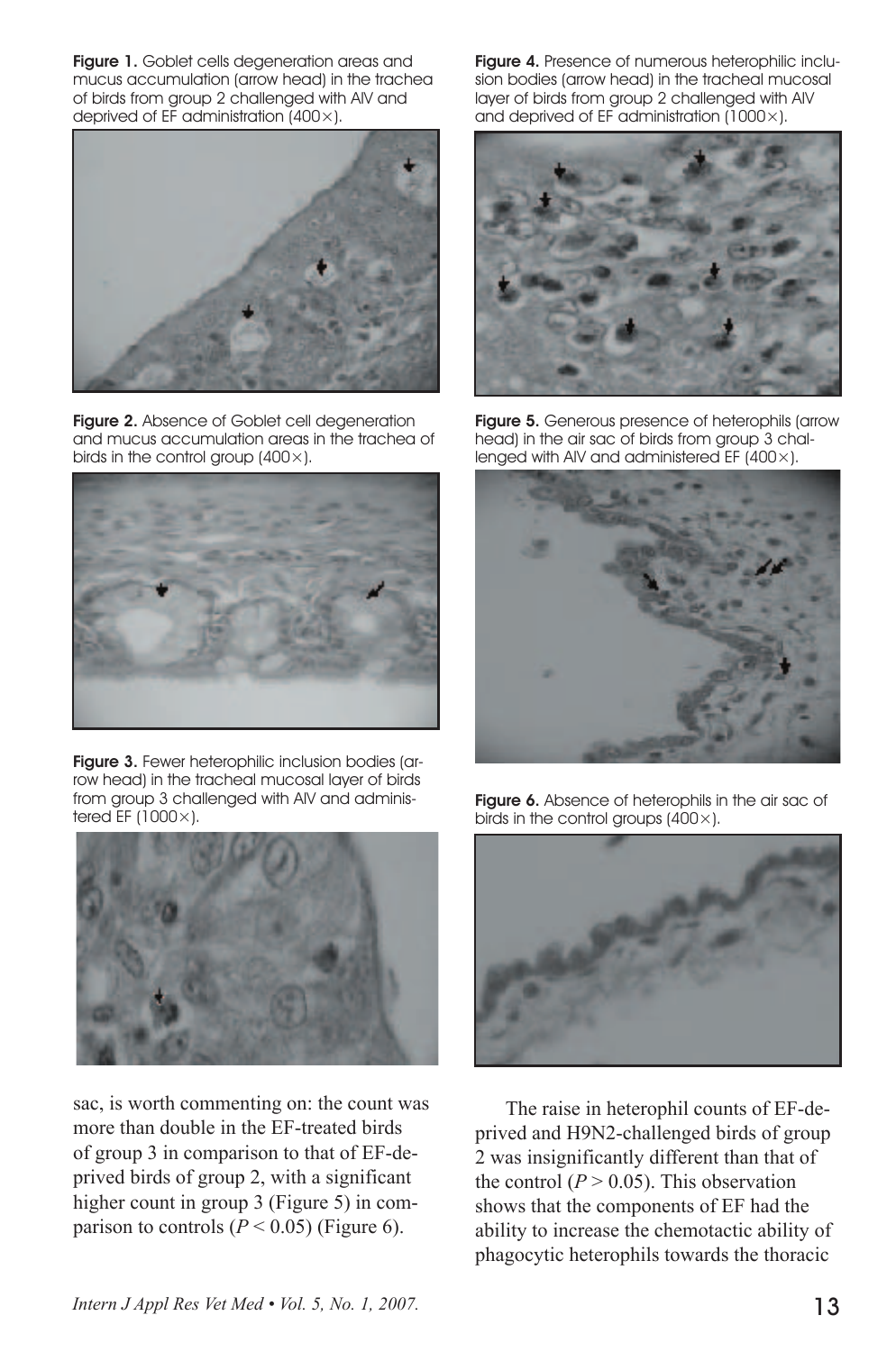**Figure 7.** Presence of mucosal exudates (arrow head) in the air ducts of the lung in birds of group 2 challenged with AIV and deprived of EF administration  $(400\times)$ .



Figure 8. Presence of heterophilic inclusion bodies (arrow head) in the air sac of birds from group 3 challenged with AIV and administered EF (1000×).



Figure 9. Presence of mucosal exudates (arrow head) in the air ducts of the lung in birds of group 2 challenged with AIV and deprived of EF administration  $(400\times)$ .



air sac in birds of group 3, which most likely reduces the density of the H9N2 infiltrating this part of the respiratory system. The other 2 weighted histopathologic observations, namely the hypertrophy of the mucosal layer and presence of heterophilic inclusion bodies, did not differ between the EF-treated and EF-deprived challenged birds  $(P > 0.05)$  Figure 10. Presence of mucosal exudates (arrow head) in the air ducts of the lung in birds of group 3 challenged with AIV and administered EF  $(400 \times)$ .



Figure 11. Generous presence of heterophilic inclusion bodies (arrow head) in the lung of birds of group 3 challenged with AIV and administered EF (1000×).



Figure 12. Generous presence of heterophilic inclusion bodies (arrow head) in the lung of birds of group 2 challenged with AIV and deprived of EF administration (1000 $\times$ ).



(Figures 7 and 8), but had a significantly higher weight when compared to controls (*P* < 0.05) (Table 2).

The weighted histopathologic lesions in the trachea of birds in the 3 groups are shown in Table 1. Mucosal exudates accumulation in air ducts of the lung was high in both challenged groups 2 and 3 (Table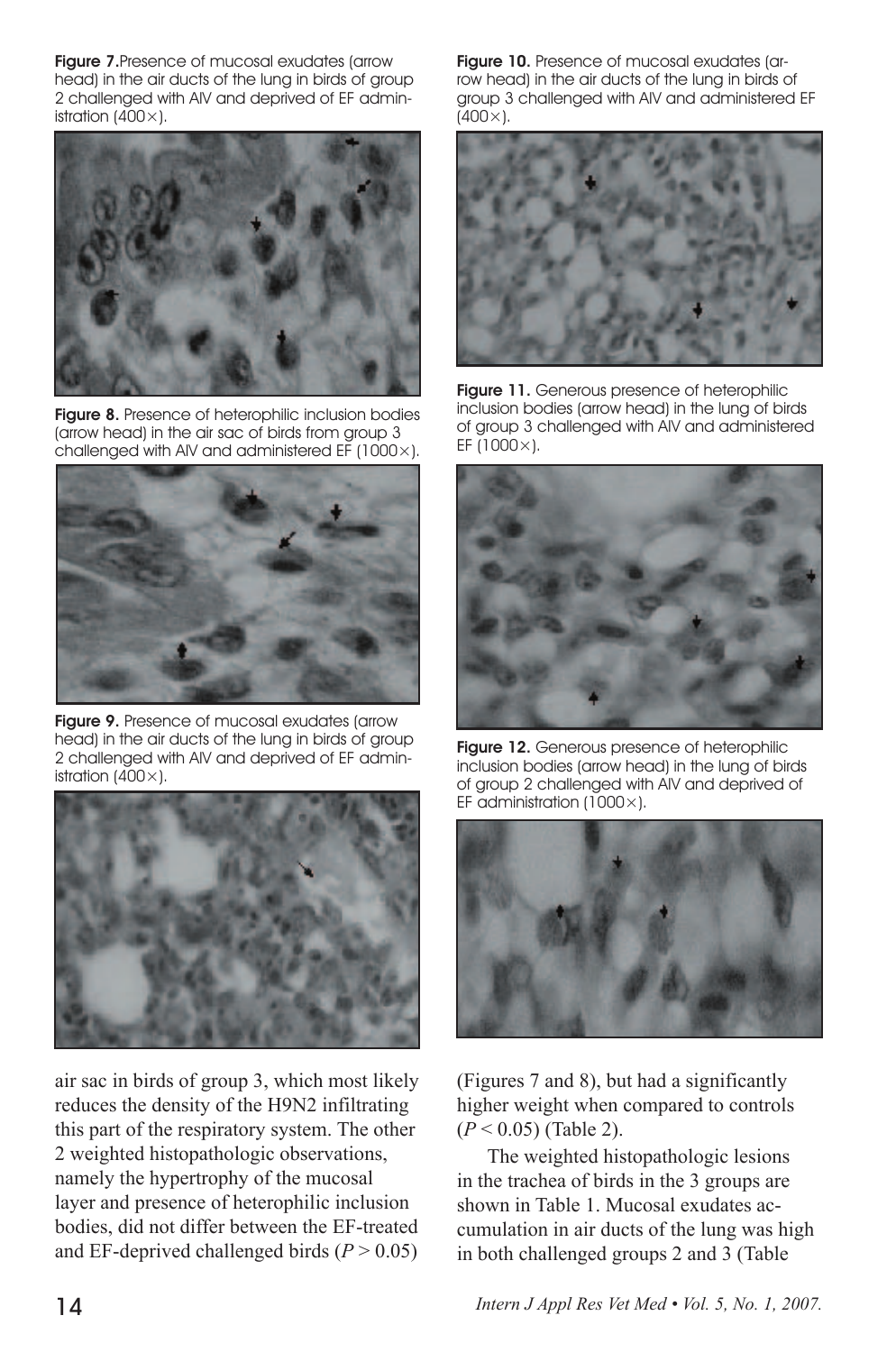3; Figures 9 and 10) in comparison to that observed in the trachea (Table 1).

This difference in histopathologic observation of the lung and trachea is most likely due to the difference in pathogenesis of H9N2 virus on different organs of the respiratory system of birds, which is most likely affected by the nature of structure of these organs. There was a generous presence of heterophilic inclusion bodies in lungs of EFtreated (Figure 11) and EF-deprived (Figure 12; Table 3) challenged birds in comparison of such a presence in the air sacs of birds belonging to groups 2 and 3 (Table 2).

This indicates that the catabolism of viral inclusion bodies in the lung (Table 3) is less efficient than that of the air sacs (Table 2). However, the EF did prove its only significant efficacy in clearing the viral inclusions in heterophils present in the trachea of birds in group 3 ( $P < 0.05$ ) in comparison to EF-deprived birds of group 2 (Table 1).

In conclusion, data of segment 1 of this research showed that the daily oral administration of EF to birds free from AIV infection, between 7-14 days of age at 48.8 mg/mL/bird, results in improvement of body weight  $(P > 0.05)$  and significant reduction in feed conversion ratio ( $P < 0.05$ ) at 14 days of age, associated with a significant (*P* < 0.05) increase in the liver weight index, a significant increase in cecal fermentation, and complete absence of toxicity signs. This performance in body weight and feed conversion kept its improvement in EF-treated and H9N2-infected birds in comparison to EF-deprived and H9N2-infected birds, but at an insignificant statistical level of  $P = 0.05$ (segment 2 of this research). The other data of segment 2 of this research indicates that the EF treatment had significant  $(P < 0.05)$ improvements in the following parameters, namely signs (absence of rales at 3 days post H9N2 challenge), gross lesions (absence of tracheitis and enteritis at 7 days post challenge), and in significant reduction of the following histopathologic parameters, namely mucus accumulation and counts of inclusion bodies-associated heterophils in the trachea.

#### **REFERENCES**

- 1. Roomi MW, Ivanov V, Kalinovsky T, Niedzwiecki A, Rath M: In vivo antitumor effect of ascorbic acid, lysine, proline and green tea extract on human prostate cancer PC-3 xenografts in nude mice: evaluation of tumor growth and immunohistochemistry. *In Vivo* 2005;19(1):179-183.
- 2. Roomi MW, Ivanov V, Kalinovsky T, Niedzwiecki A, Rath M: In vitro and vivo antitumorigenic activity of a mixture of lysine, proline, ascorbic acid, and green tea extract on human breast cancer lines MDA-MB-231 and MCF-7. *Med Oncol*  2005;22(2):129-138.
- 3. Roomi MW, Ivanov V, Kalinovsky T, Niedzwiecki A, Rath M: In vivo antitumor effect of ascorbic acid, lysine, proline, arginine, and green tea extract on human fibrosarcoma cells HT-1080. *Med Oncol* 2006;23(1):105-111.
- 4. Song JM, Lee KH, Seong BL: Antiviral effect of catechins in green tea on Influenza virus. *Antiviral Res* 2005;68(2):66-74.
- 5. Munday K, Fulford A, Bates CJ: Vitamin C status and collagen cross link ratios in Gambian children. *Br J Nutr* 2005;93(4):501-507.
- 6. Gorton HC, Jarvis K: The effectiveness of vitamin C in preventing and relieving the symptoms of virus-induced respiratory infections. *J Manipulative Physiol Ther* 1999;22(8):530-533.
- 7. Tantcheva LP, Stoeva ES, Galabov AS, Braykova AA, Savov VM, Mileva MM: Effect of vitamin E and vitamin C combination on experimental influenza virus infection. *Methods Find Exp Clin Pharmacol* 2003;25(4):259-264.
- 8. Hennet T, Ziltener HJ, Frei K, Peterhans E: A kinetic study of immune mediators in the lungs of mice infected with influenza A virus. *J Immunol* 1992;149:932-939.
- 9. Peterhans E: Oxidants and antioxidants in viral diseases: disease mechanisms and metabolic regulation. In: Symposium: Newly Emerging Viral Diseases: What Role for Nutrition? *J Nutr* 1997.
- 10. Snelgrove RJ, Edwards L, Rae AJ, Hussell T: An absence of reactive oxygen species improves the resolution of lung influenza infection. *Eur J Immunol* 2006;36(6):1364-1373.
- 11. Ungheri D, Pisani C, Sanson G, et al: Protective effect of N-acetyl cysteine in a model of influenza infection in mice. *Int J Immunopathol Pharmacol* 2000;13(3):123-128.
- 12. Ghezzi P, Ungheri D: Synergistic combination of N-acetyl cysteine and ribavirin to protect from lethal influenza viral infection in a mouse model. *Int J Immunopathol Pharmacol* 2004;17(1):99-102.
- 13. Beauman JG: Genital herpes: a review. *Am Fam Physician* 2005;72(8):1527-1534.
- 14. Orzechowska B, Janusz M, Domaraczenko B, Blach-Olszewska Z: Antiviral effect of proline-rich polypeptide in murine resident peritoneal cells. *Acta Virol* 1998;42(2):75-78.
- 15. Beck M, Nelson H, Shi K, et al: Selenium deficiency increases the pathology of an influenza virus infection. *FASEB J* 2001;15:1481-1483.